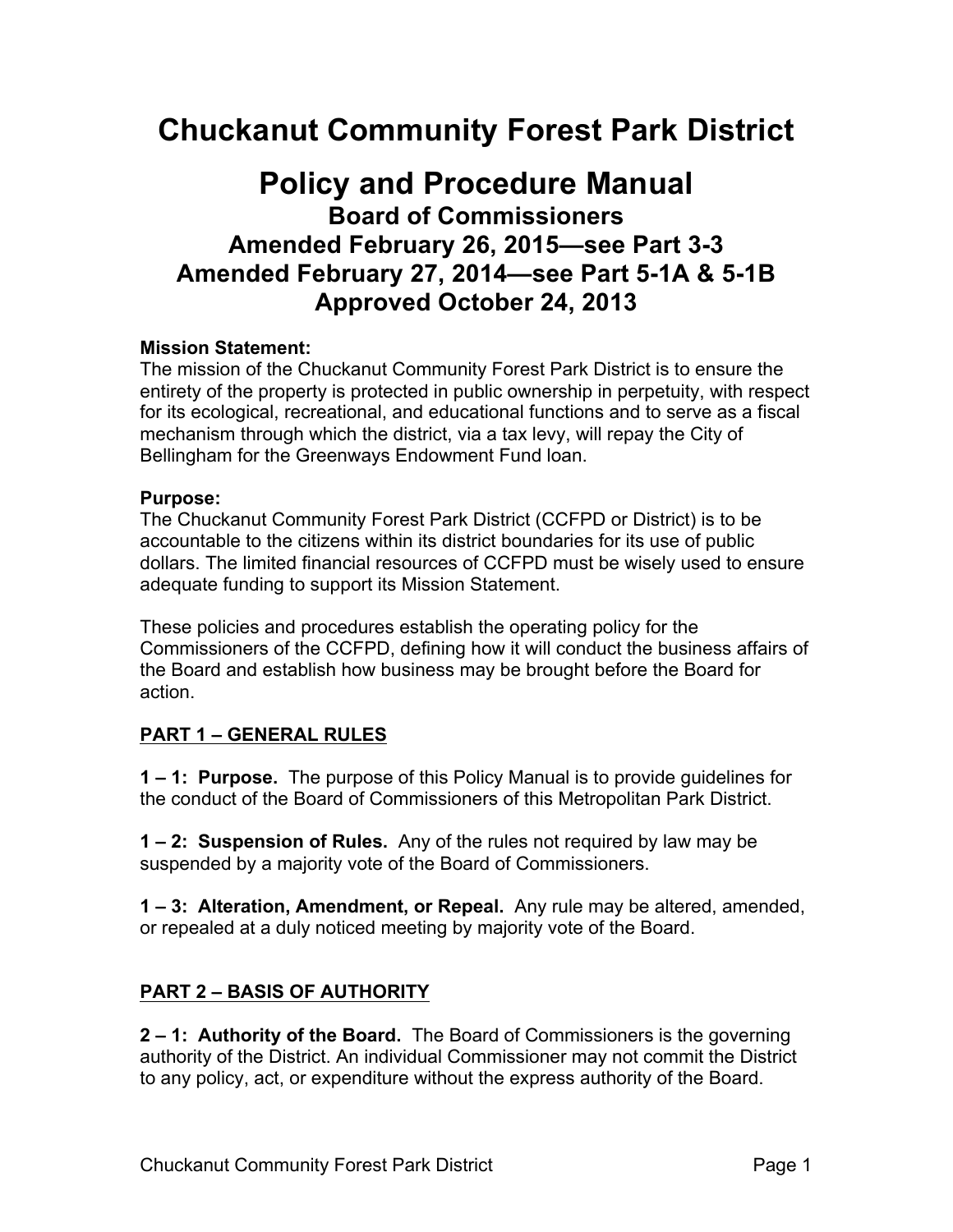**2 – 2: Representation.** The Board of Commissioners as a whole should not represent any specific segment of the district community, but rather represent and act for the district as a whole.

**2 – 3: Governing Laws.** The Board of Commissioners shall comply with and be guided by all applicable State of Washington laws and regulations, as well as federal laws and regulations.

**2 – 4: Enabling Legislation.** The enabling legislation governing CCFPD is RCW 35.61, Metropolitan Park Districts (MPD).

**2 – 5: Fiscal Year.** The fiscal year shall be from January 1 through December 31.

## **PART 3 – BOARD STRUCTURE**

**3 – 1: Officers.** During the Regular meeting of January of each year, the Board shall select a President and a Clerk to act for the subsequent 12 months. The newly elected officials shall be seated at the regular meeting of February and shall serve for twelve months.

**3 – 2: President.** The President shall perform the duties of presiding officer at all meetings of the Board of Commissioners and shall carry out the resolution and order of the Board of Commissioners and perform such other duties as the Board of Commissioners may prescribe. The President shall act as spokesperson for the Park District, unless he/she delegates that duty to another Commissioner or in the absence of the President, unless the Board of Commissioners delegate that duty to another person.

**3 – 3: Clerk.** When the President resigns, is unseated, or is absent or disabled, or recuses himself/herself from an agenda item, the Clerk shall perform the duties of the President. The Clerk shall provide to the Commissioners a meeting tentative Agenda at least 24 hours prior to each meeting. The Clerk shall act as the recording secretary. The Clerk shall carry out, or designate to another Commissioner, any other clerical duties such as processing vouchers and keeping good records. The Board may employ a non-board member to assist with the Clerk's duties

**3 – 4: Committees.** The Board may create standing or ad-hoc committees at its discretion. Committee recommendations shall be advisory to the Board and may not commit the District to any policy, act, or expenditure. The Board shall schedule committee meetings as deemed necessary.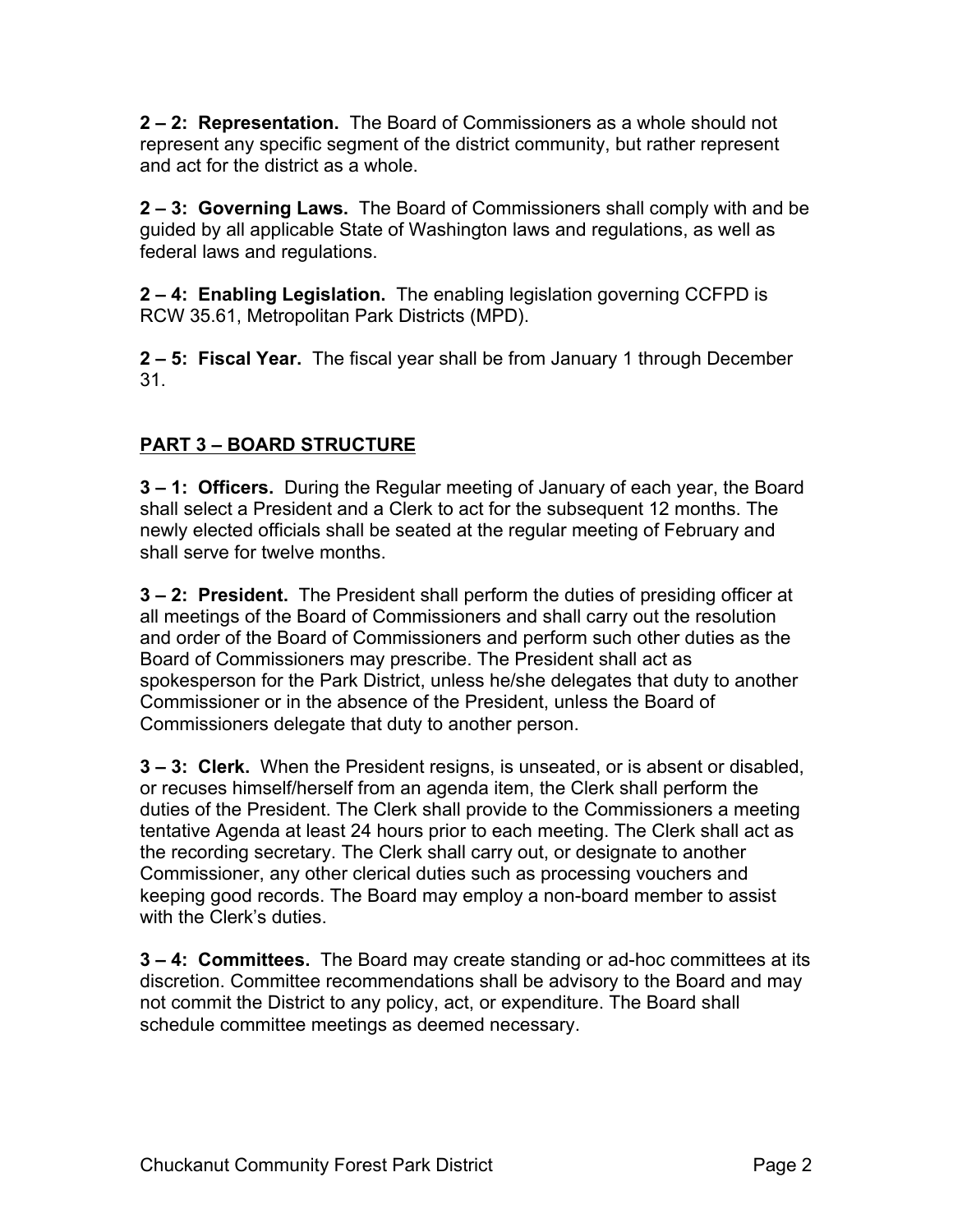**3 – 5: Board Vacancy.** In the event a Commissioner is no longer willing and/or able to serve on the board, the vacancy so created may be in accordance with RCW 35.61.050 and RCW 42.12.070.

**3 – 6: Board Term Limits and Elections.** Per RCW 35.61.050, "The staggering of the terms of office shall occur as follows: (a) The two persons who are elected receiving the two greatest numbers of votes shall be elected to sixyear terms of office if the election is held in an odd-numbered year….(eg. Biciunas and McKenzie); (b) the two persons who are elected receiving the next two greatest numbers of votes shall be elected to four-year terms of office….(eg. Brown & Kaun); and (c) the other person who is elected shall be elected to a twoyear term of office (eg. Hymas)….The initial commissioners shall take office immediately when they are elected and qualified, and for purposes of computing their terms of office the terms shall be assumed to commence on the first day of January in the year after they are elected. Thereafter, all commissioners shall be elected to six-year terms of office. All commissioners shall serve until their respective successors are elected and qualified and assume office in accordance with RCW 29A. Vacancies shall occur and shall be filled as provided in chapter RCW 42.12 .070.

**3 – 7: Filling Board Vacancies.** Vacancies shall be filled in accordance with RCW 42.17.070. Persons appointed to the Board shall be a resident of the Park District and qualified to hold public office under the laws of the state of Washington.

## **PART 4 – CODE OF ETHICS**

**4 – 1: Objective.** The purpose of the Code of Ethics is to strengthen the quality of government and promote and demand the highest standards of ethics from its elected officials. It is the intention that this code be liberally construed to accomplish its purpose of protecting the public interest against decisions that are affected by undue influence or conflict of interest. In order to provide excellent leadership, the Board adopts the following guidelines:

**4 – 1A: Respect.** The dignity, style values, and opinions of each Commissioner shall be respected. Commissioners shall at all times conduct themselves with courtesy to each other, to City and County officials and staff, and to citizens present at Board Meetings.

**4 – 1B: Listening.** Responsive and attentive listening to each other is desired.

**4 – 1C: Representation.** The needs and desires of the District's constituents should be the priority of the Board of Commissioners.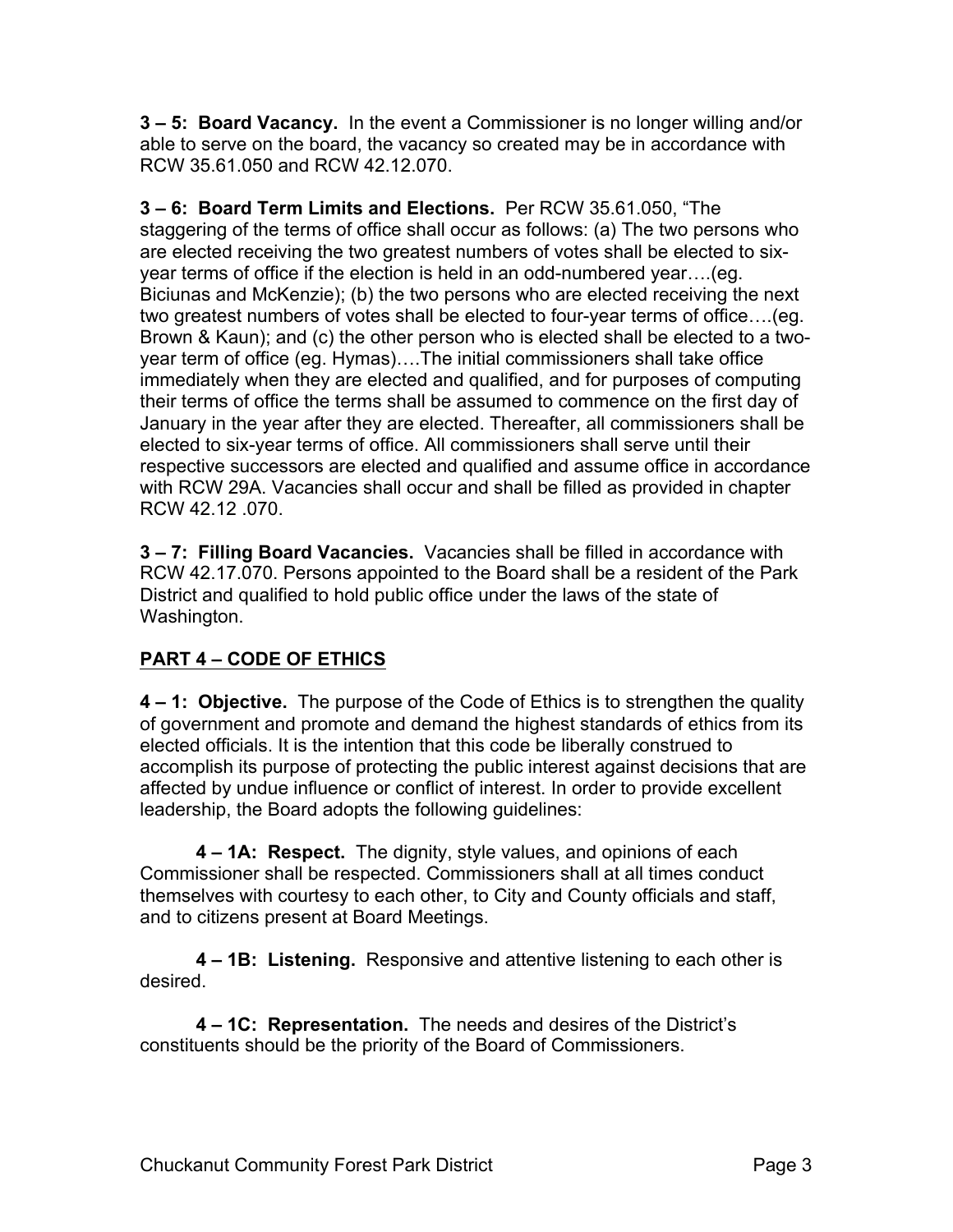**4 – 1D: Responsibility.** The primary responsibility of the Board of Commissioners is the formulation and evaluation of policy per our Mission Statement.

**4 – 1F: Issue Orientation.** Commissioners should commit themselves to focusing on issues. The presentation of the opinions of others should be encouraged.

**4 –1G: Openness.** Different viewpoints are healthy in the decision making process. Individuals have the right to disagree with ideas and opinions. Once the Board of Commissioners takes action, Commissioners should work collaboratively toward the implementation of such actions.

**4 – 2: Information Procedures.** Commissioners should practice the following procedures:

**4 – 2A: Clarification.** In seeking clarification on informational and policy items, Commissioners should directly approach the President of the Board to obtain information needed to upgrade, supplement, or enhance their knowledge to improve legislative decision making.

**4 –2B: Complaints.** Citizen complaints made to Board members should be referred to the President of the Board.

**4 –2C: Safety.** All safety concerns should be reported to the President immediately. The President is empowered to take such steps as may be necessary to eliminate a dangerous condition without delay.

**4 –2D: Policy.** Clarification for administrative policy related to concerns, involving personnel, legal action, land acquisition, finance, and programming should be directed to the President of the Board. The President of the Board or the President's designee shall consult with appropriate authority to obtain clarity on policy questions.

**4 –5: Team Effort.** The smooth working of the District is a team effort. All individuals should work together in the collaborative process, assisting each other in conducting the affairs of the District.

**4 –6: Constituent Requests.** When responding to constituents' requests and concerns, Commissioners should be courteous, responding to individuals in a positive manner and routing their questions through appropriate channels and to the responsible personnel. Unless authorized by official Board action, individual Commissioners may not conduct negotiations on the District's behalf nor may individual Commissioners represent the District or commit the District to any type of action or responsibility unless authorized to do so through a board action.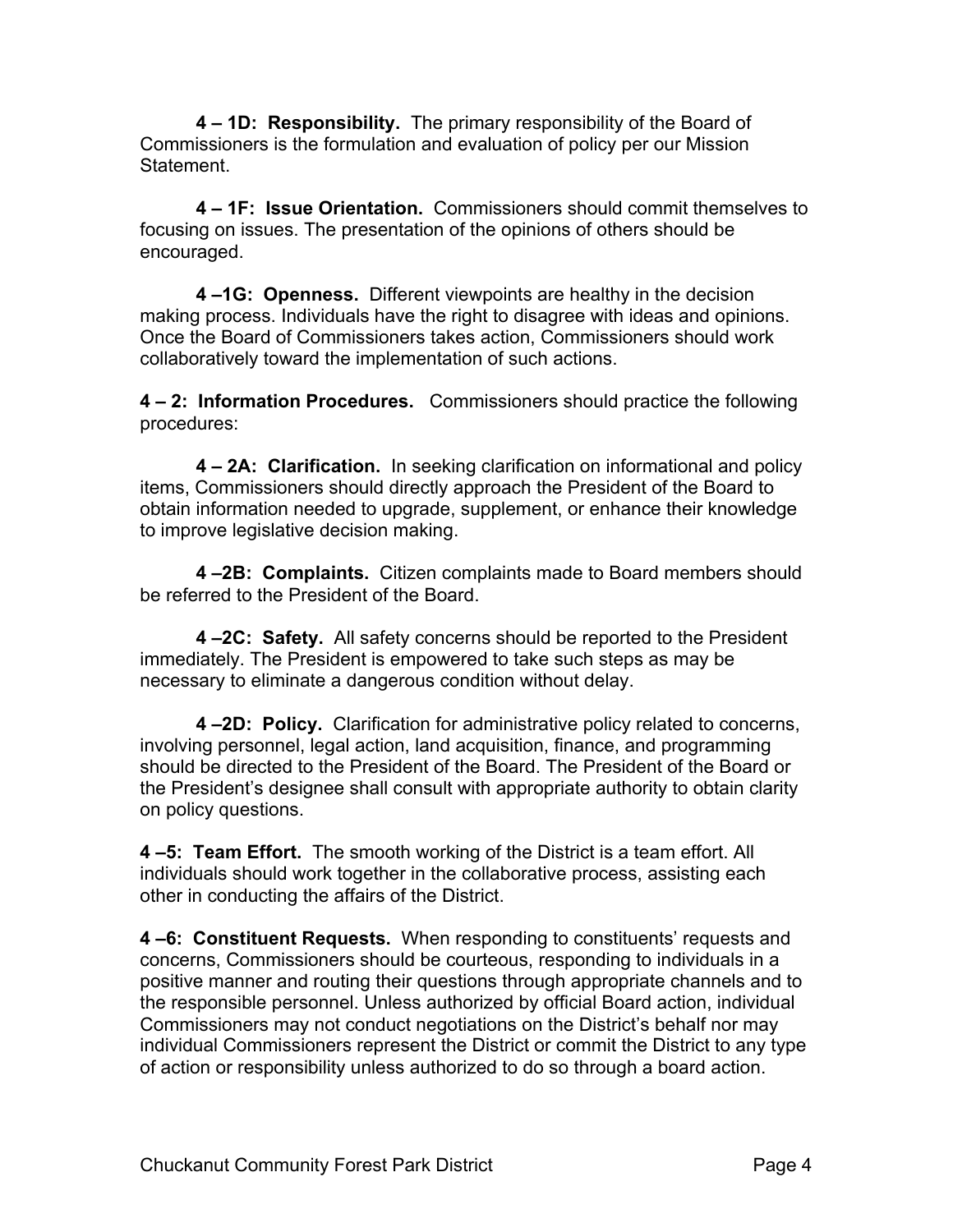**4 –7: The Board as a Whole.** Commissioners should function as a part of a whole through the use of committees, regular meetings, and special meetings. Issues related to the District should be brought to the attention of the Board as a whole.

**4 –8: Monitoring Progress.** Commissioners are responsible for monitoring the District's progress in attaining its goals and objectives, while pursuing its mission.

**4 –9: Preparation.** Commissioners shall thoroughly prepare themselves to discuss agenda items at meetings of the Board of Commissioners. Information may be requested from supporting entities or exchanged between Commissioners between meetings, within the limits of the Washington State Open Public Meetings Act (OPMA). Commissioners shall be familiar with the OPMA and act within the legal limits of the act at all times.

**4 –10: Questions.** Managing a meeting of the Board is the responsibility of the President. Commissioners wishing to pose a question of the board or presenter must first be recognized by the Chair. All comments and questions are to be confined to the matter being discussed at that time.

**4 –11: Minutes.** Commissioners may request for inclusion in the minutes brief comments pertinent to the agenda item, but only at the meeting that the item is discussed (including, if desired, a position on abstention or dissenting vote). Official minutes of all meetings shall be Action Minutes. As such, only items, motions, and actions are required to be included. A limited amount of comments and/or discussion may be included to help present various points of view.

**4 – 12: Conflict of Interest.** If any members of the Board conclude that they have a conflict of interest or an appearance of fairness problem with respect to a matter pending before the Board so that they cannot discharge their duties, they shall disqualify themselves from participating in the deliberations and the decision-making process with respect to the matter.

## **PART 5 – BOARD MEETING PROCEDURES**

**5 – 1: Regular Meetings.** Regular meetings of the Board of Commissioners shall be held on the fourth Thursday of each calendar month at 7:00 PM in the Fireplace Room of the Fairhaven Branch of the Bellingham Public Library. The date, time, and location of a regular meeting can be adjusted at the direction of the President of the Board, as needed. Notification to the press and public shall be made via email notice at least 24 hours prior to the meeting, except when the schedule has been announced at the beginning of each year. Regular meeting schedules shall also be posted on the District's web page.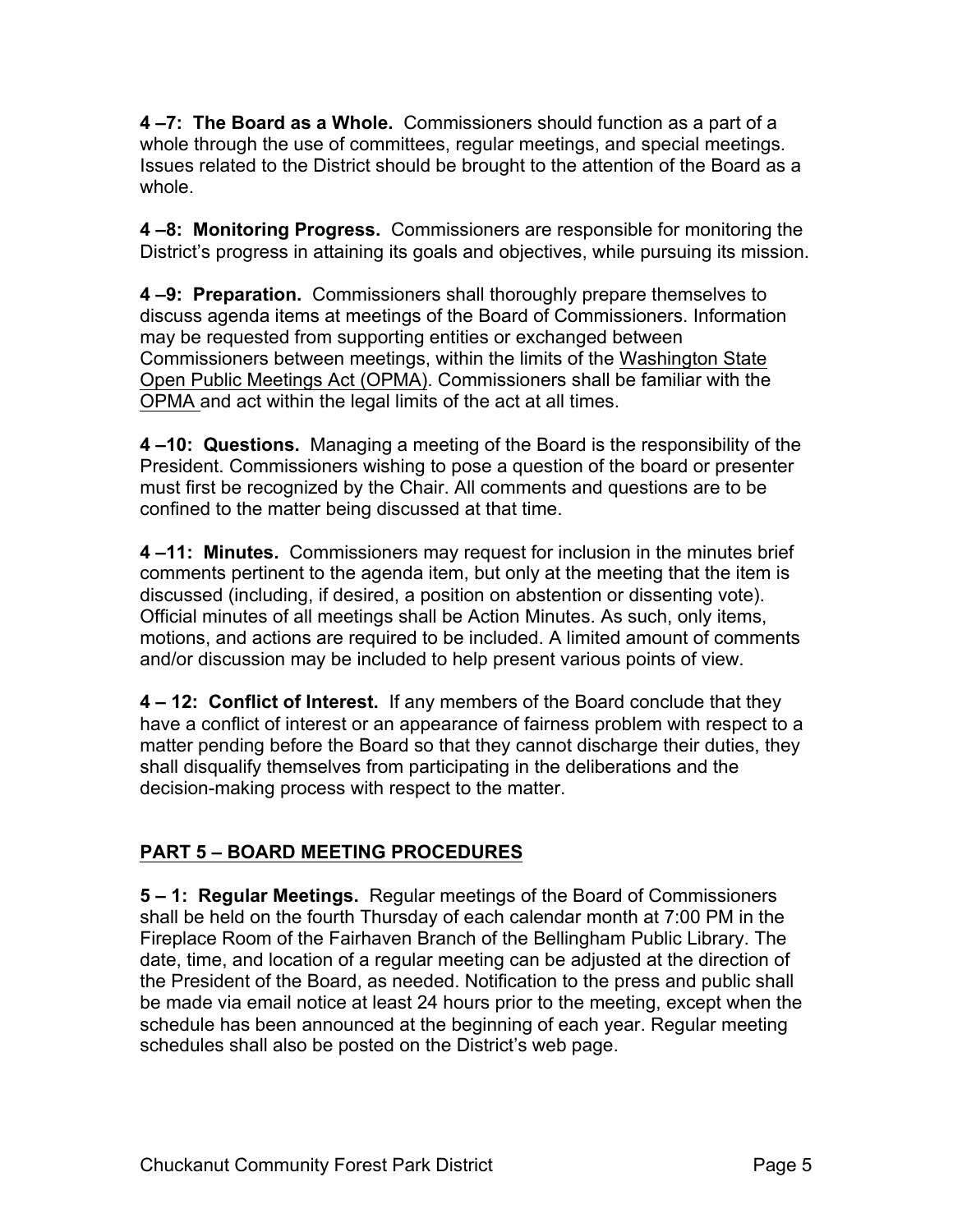**5 – 1A: Cancellation of a Regular Meeting.** Cancellation of a regular meeting may occur by majority vote of the Board at a regular meeting or special meeting convened for the purpose of cancelling a future regular meeting followed by notification of cancellation sent via email to the press and public at least 24 hours prior to the cancelled meeting.

**5 – 1B: If the Clerk knows in advance** that all members of the Board will be absent from a regular meeting, the Clerk may declare the meeting adjourned per 42.30.090 and deliver notice of the adjournment to the other Board members personally, or by mail, fax or email. The notice of adjournment shall state the date, time and place to which the meeting is adjourned, but if this is lacking the adjourned meeting would be next regular Board meeting. Someone would need to post the notice of adjournment after the time of the adjourned meeting outside the doors of the regular meeting place.

#### **5 – 2: Special Meetings (Non-emergency).**

**5 – 2A: Notice.** All Commissioners shall be notified of the special meeting and the purpose for which the meeting is being called. Said notification shall be in writing, and delivered personally, by mail, by fax, or via email, at least 24 hours prior to the meeting. In addition, Commissioners may request in writing that notice of special meetings also be provided via telephone call or text message.

**5 – 2B: Notification.** The Board of Commissioners shall comply with all of the requirements of the OPMA for special meetings as described in **RCW 42.30.080:**

A special meeting may be called at any time by the presiding officer of the governing body of a public agency or by a majority of the members of the governing body by delivering written notice personally, by mail, by fax, or by electronic mail to each member of the governing body; and to each local newspaper of general circulation and to each local radio or television station which has on file with the governing body a written request to be notified of such special meeting or of all special meetings. Such notice must be delivered personally, by mail, by fax, or by electronic mail at least twenty-four hours before the time of such meeting as specified in the notice. The call and notice shall specify the time and place of the special meeting and the business to be transacted. Such notice shall also be displayed at the main entrance of the meting site. Final disposition shall not be taken on any other matter at such meetings by the governing body. Such written notice may be dispensed with as to any member who at or prior to the time the meeting convenes files with the clerk or secretary of the governing body a written waiver of notice. Such waiver may be given by telegram, by fax, or electronic mail. Such written notice may also be dispensed with as to any member who is actually present at the meeting at the time it convenes. The notices provided in this section may be dispensed with in the event a special meeting is called to deal with an emergency involving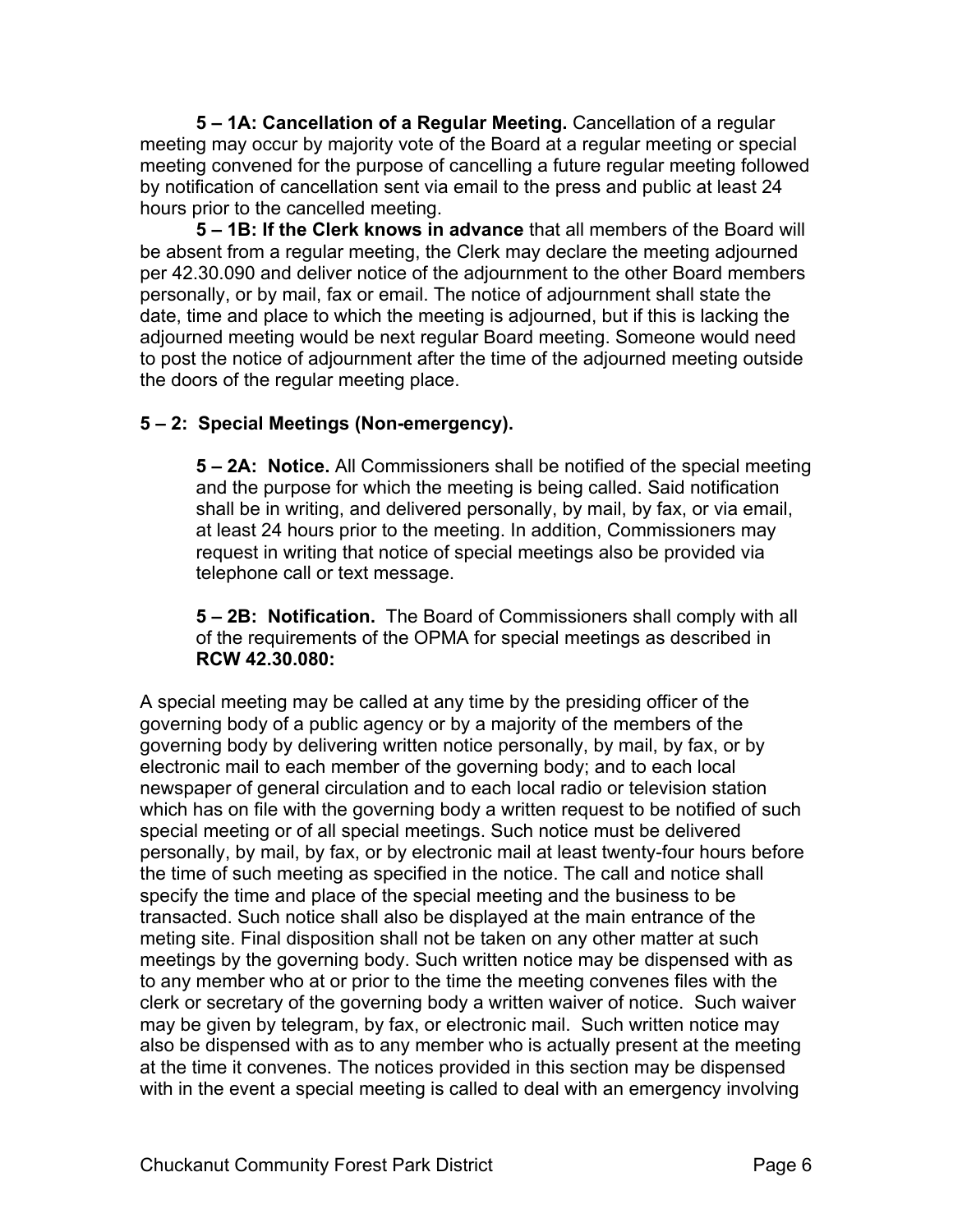injury or damage to persons or property or the likelihood of such injury or damage, when time requirements of such notice would make notice impractical and increase the likelihood of such injury or damage.

**5 – 2C: Agenda.** An agenda shall be prepared as specified for the regular Board meetings and shall be delivered with the notice of the special meeting to those specified above in Section 5—2B.

**5 – 2D: New Business.** All items of new business included on the agenda must be approved by the President or by a majority of the Board. Only those items listed in the call or notice for the special meeting shall be considered at said meeting.

**5 – 3: Special Meetings (Emergency).** In the event of an emergency involving matters upon which prompt action is necessary due to the disruption or threatened immediate disruption of facilities or services provided by the District, the Board of Commissioners may hold an emergency special meeting without complying with the 24 hour notice required above. An emergency situation means disaster which severely impairs public health, safety, or both, as determined by the Board President.

**5 – 4: Motion for Recess or Adjournment.** Any member of the Board may, at any time, move for a recess or for adjournment of the meeting. Upon the motion being seconded, a vote on said motion for adjournment shall take place without debate. Such a motion shall take precedence over any motion or discussion taking place at that time. Passage of such a motion shall require a vote. The Board of Commissioners may terminate any Board Meeting at any place in the agenda to any time and place specified in the order of adjournment. If a quorum is lacking at any regular or adjourned meeting, the President of the Board may declare the meeting adjourned to a stated time and place.

**5 – 5: Board Member Submitted Agenda Items.** Commissioners wishing to place an item(s) on an agenda must submit all materials 3 days in advance of the meeting. Agenda items are to be submitted to the President for review and a determination as to whether each item should be placed on the agenda. If the President does not place an item on the agenda, the submitting Commissioner can take the matter up before the whole Commission, at a regular meeting, and request a vote on whether to place the matter on an agenda.

**5 – 6: Order of Agenda.** The President of the Board or a designee shall put together the agenda. The order of the agenda shall be set using the following criteria:

- Standing Items shall be first (Opening, Consent Agenda, presentations, etc.)
- Items of business which have previously been reviewed or discussed by the Board to be labeled "Old Business."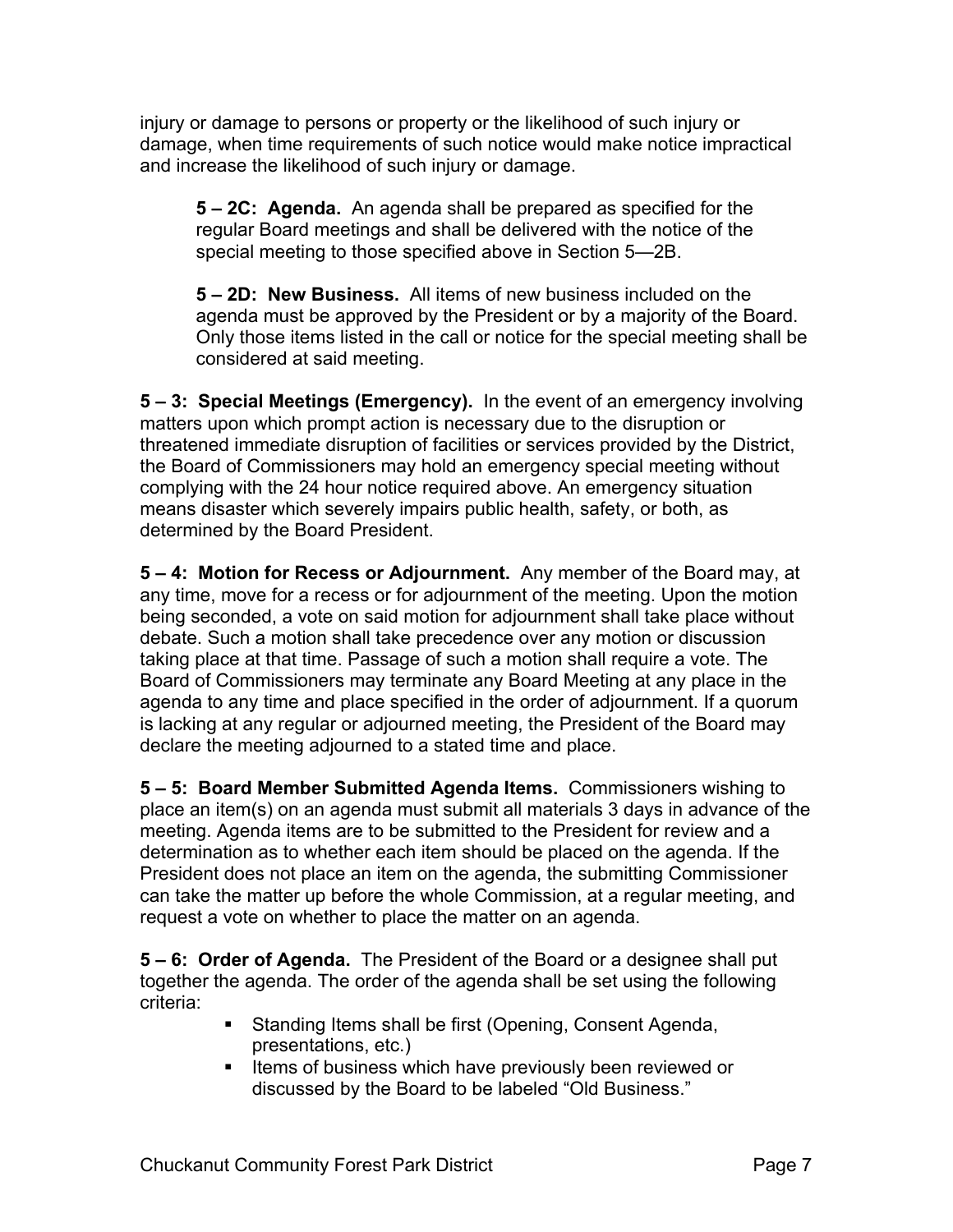- Items of business which are being considered for the first time by the Board to be labeled "New Business."
- Statements, comments, reports from board members
- Setting of future meeting dates and agenda items
- Adjourn

It is appropriate for the board to rearrange the order of the items of business if it is in the best interest of the proceedings or if there are constituents in attendance to address a specific agenda item. Reordering of the agenda should take place as part of the Standing Items.

The board may add an item to an agenda if, in the opinion of the majority of the Board, the item is of a time-sensitive nature.

**5 – 7: Meeting Room Preparation.** The President of the Board or designee shall insure that appropriate information is available for the audience at meetings of the Board of Commissioners, and the facilities are functional and appropriate.

**5 – 8: Meeting Minutes.** The minutes of the meeting shall be taken by the Clerk or others as requested by the President during the meeting. The minutes shall be approved at the next regularly scheduled meeting. The meeting minutes shall be available to the public and posted on the website within 6 days of their approval.

**5 – 9: Executive Session.** Executive sessions may be held at any time during a regular or special meeting in accordance with the requirements of RCW 42.30.

**5 – 10: Public Hearings.** Public Hearings seek and receive citizen input regarding matters under consideration by the Board. They may be scheduled prior to or as part of any regular or special meeting of the Board. During a public hearing, citizen comments will be taken and included as part of the official record of proceedings of the Board.

**5 -11: Citizen Comments.** Citizens are afforded an opportunity at each regular and special meeting of the Board to offer their comment to the Board. Citizens are limited to a three (3) minute time limit and may only speak once during the citizen comment period at each meeting; provided that, this restriction may be waived at the discretion of the President or majority of the Board in attendance. Comments, abbreviated, will be included as part of the official record of the meeting. Citizens may also submit written comments for consideration to the Board at any time, and will be maintained as part of the public record.

**5 – 12: Quorum.** A quorum is defined as three (3) Commissioners in attendance at any meeting. Participation by a Board member via speakerphone, Skype or videoconferencing, shall constitute attendance at the meeting, so long as said Board member is able to hear and be heard by all persons in attendance, including members of the public.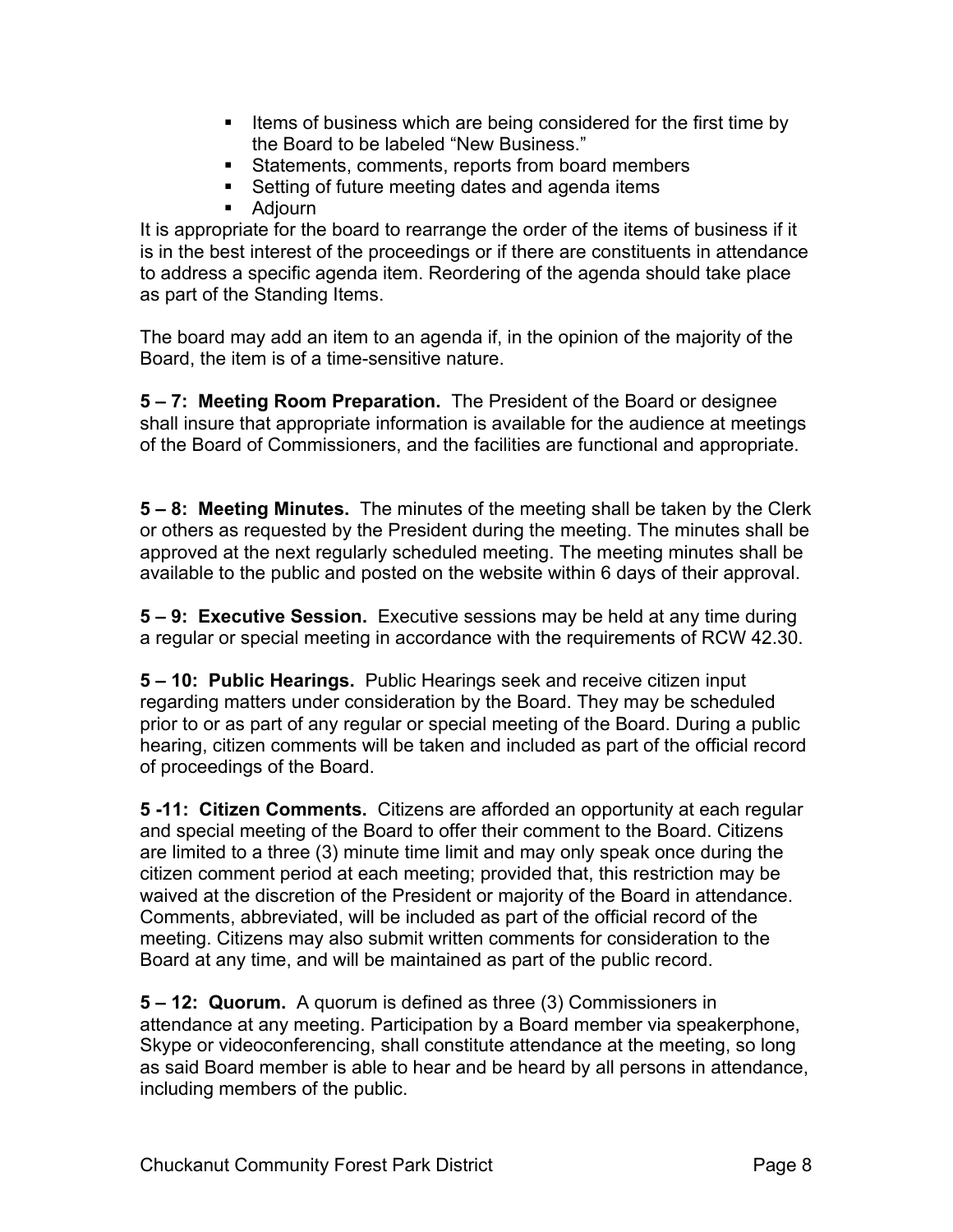#### **PART 6 – BOARD MEETING CONDUCT**

**6 -1: Conduct Guidelines.** Meetings of the Board of Commissioners shall be conducted by the President, in a manner consistent with the policies of the District. Meetings will loosely follow parliamentary procedures, as determined by the President, but will not be strictly governed by such procedures. The Board may refer to but need not strictly follow Robert's Rules of Order or any other parliamentary procedure.

**6 – 2: Conduct Objective.** The conduct of meetings shall, to the fullest extent possible, enable the Commissioners to consider the issues at hand, weigh evidence related thereto, make wise decisions, and take needed action.

**6 – 3: Public Input by Audience, Staff or Commissioner.** A provision for permitting any individual or groups to address the Board concerning any item on the agenda lies within the jurisdiction of the Board of Commissioners. Such provisions shall be as follows:

**6 – 3A: Time Limits.** The President may allot a maximum of three minutes for each speaker and a maximum amount of time of 15 minutes to each subject matter. The majority of the Board may agree to extend the time limit for any speaker or group of speakers or any subject matter.

**6 – 3B: Boisterous Conduct.** No boisterous conduct shall be permitted at any Board meeting by the audience or Commissioner. Persistence in boisterous conduct shall be grounds for summary termination of the speaker's privilege to address the Board. In an effort to restore order to the proceedings, the Board may call for a recess or an adjournment. In the event of a wide scale disruption, the audience may be cleared with only the media allowed to remain. Representatives of the press or other news media participating in the disturbance shall also be cleared.

**6 – 4: Willful Disruption.** Willful disruption of any meeting of the Board of Commissioners shall not be permitted. If the President with concurrence of the Board, finds that there is in fact a willful disruption of any meeting of the Board, He/she may order the room cleared and subsequently conduct the Board's business without the audience present.

**6 –4A: New Business.** In such an event, only matters appearing on the agenda may be considered.

**6 –4B: Re-Admittance.** After clearing the room, the President may permit those persons who, in his /her opinion, were not responsible for the willful disruption to re-enter the meeting before any further business is conducted.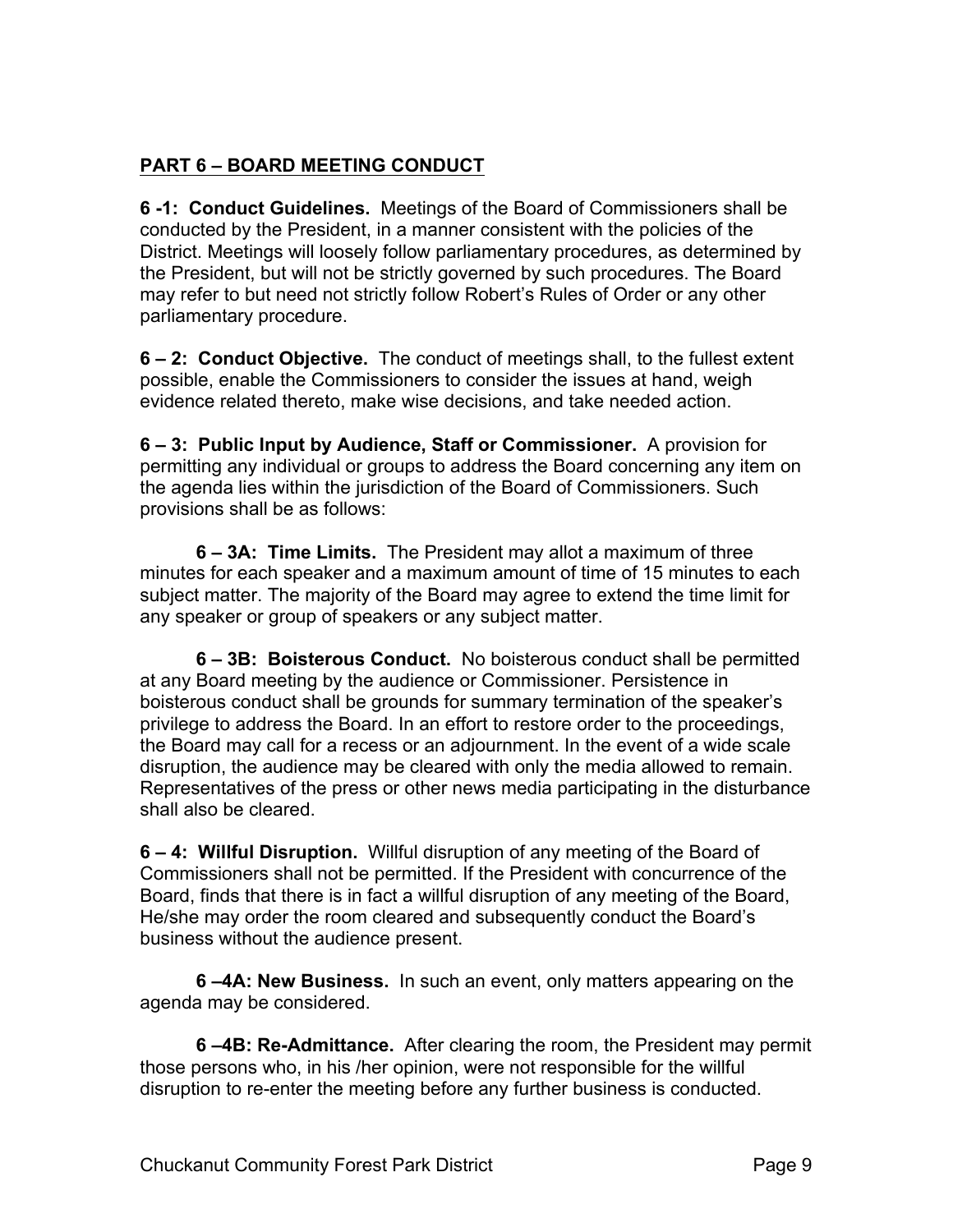**6 – 4C: Media.** Representatives of the news media, who did not participate in the disruption, shall be admitted to the remainder of the meeting.

**6 – 5: Quorum and Majority.** Action can only be taken if a quorum of the Board of Commissioners is present. Three Commissioners represent a quorum. In order for a motion to pass, the majority of the Commissioners present must vote in favor of the motion. If a tie vote occurs at a meeting in which fewer than five Commissioners are present, the Board shall approve to table the item and have it reappear on a future agenda. Any Commissioner who announces a conflict of interest on a particular matter shall not vote or otherwise participate in the proceedings related to the matter, but shall nonetheless be deemed present for the purpose of constituting a quorum.

**6 – 6: Abstentions.** A member of the Board is to abstain from a vote for legal conflict of interest reasons. A member of the Board may choose to abstain from a vote if he/she feels he/she has a good reason to do so. However, an abstention from voting does not affect a quorum count.

**6 – 7: Direction.** The Board may give directions, which are not formal actions. Such directions include Board directives and instructions to the President of the Board. The President shall determine by consensus a Board directive and shall state it for clarification. Should two Commissioners challenge the statement of direction given by the President, a voice vote may be requested. A formal motion may be made to place a disputed directive on a future agenda. Informal actions of the Board are still considered Board actions and shall only occur regarding matters which appear on the agenda.

## **PART 7 – PARLIAMENTARY PROCEDURE**

**7 – 1: Parliamentary Determinations.** The Presiding Officer shall preserve order and decorum and shall decide questions of order (subject to appeal by the Board). Robert's Rules of Order shall not strictly govern Board procedures but will loosely be used as a general guideline for meeting protocol. District policies shall prevail whenever they are in conflict with Robert's Rules of Order. No decisions or votes of the Board shall be deemed invalid solely on the grounds of noncompliance with Roberts Rules of Order.

**7 – 2: Authority of Presiding Officer.** The President shall be the Presiding Officer at all Board meetings and in his or her absence, the Clerk. The Presiding Officer is charged with keeping the meeting moving forward and keeping order. At the request of the Presiding Officer, any member of the Board may be called upon to assist with keeping order. Generally, the Presiding Officer does not make motions or second motions but because the President and clerk are not elected as such by the general population, motions and seconds made by the President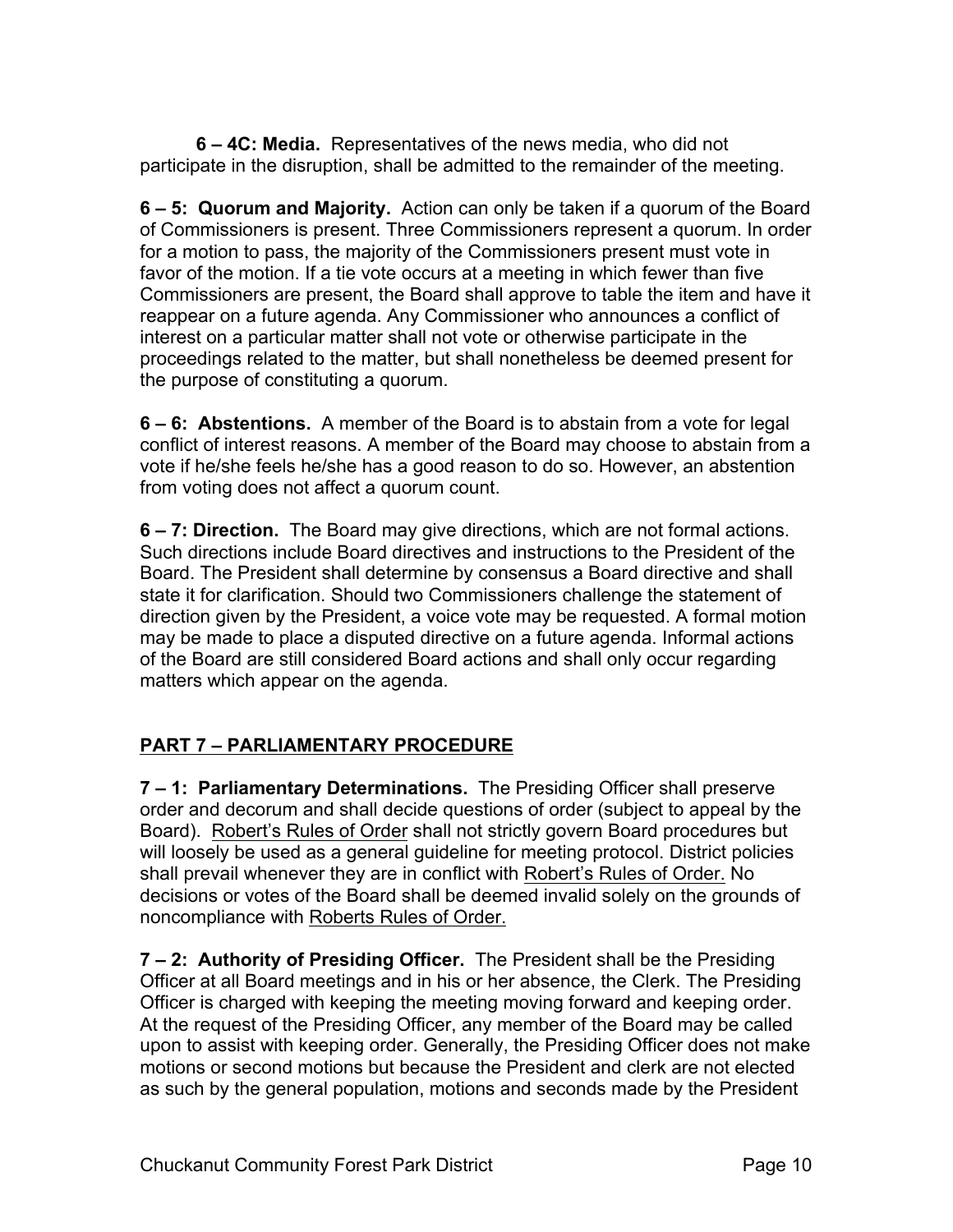and/or the Clerk will be considered. The President and Clerk are encouraged to participate in debates to the same extent as other Board members and will vote on any matter under consideration.

#### **7 – 3: Roll Call Vote.**

A roll call vote should be taken for any of the following reasons:

- The motion is directly related to fiscal issues.
- The motion is to approve a Proclamation, Resolution, or Ordinance.
- A Board Member requests a voice vote be changed to a roll call vote.

The order of a roll call vote should be as follows:

- The Presiding Officer (President or Acting President) shall be the last Board Member to vote.
- The remaining four Board Members shall be listed in alphabetical order. The order of the vote shall always be in alphabetical order with the starting point rotating after every vote.
- Any item not listed on the agenda as a roll call vote but is converted to a roll call vote shall call for the Presiding Officer to vote last. The remaining four Commissioners shall vote in alphabetical order starting with "A".

Failure to take a roll call vote or failure to comply with the foregoing process prior to any vote for which a roll call should have been taken shall not invalidate the decision or action of the Board.

**7 – 4: Voice Vote.** A voice vote shall be taken for items not meeting the Roll Call criteria. Any member of the Board may request that a voice vote be changed to a roll call vote.

**7 – 5: Call for the Question.** A "call for the question" shall be deemed as a non-binding request that the Presiding Officer close the debate and bring the motion to an immediate vote. The Presiding Officer may choose to continue the discussion of the issue.

**7 – 6: Call for the Main Question (a Motion to Close Debate)** The "motion to close debate", if seconded, shall be a non-debatable motion, and shall have precedence over any other motion except for a parliamentary inquiry or a motion to adjourn. Should the "motion to close debate' pass by a majority vote, the Presiding Officer shall thereafter immediately call the question on the pending motion.

**7 – 7: Making a Motion.** Any Commissioner may offer a motion at any time it is in order to do so on the agenda. A motion must receive a second. The Presiding Officer restates the motion. Members debate the motion. Any amendment to the motion is disposed of before further debate on the original motion. At the end of the debate, the presiding officer asks for the affirmative votes and then for the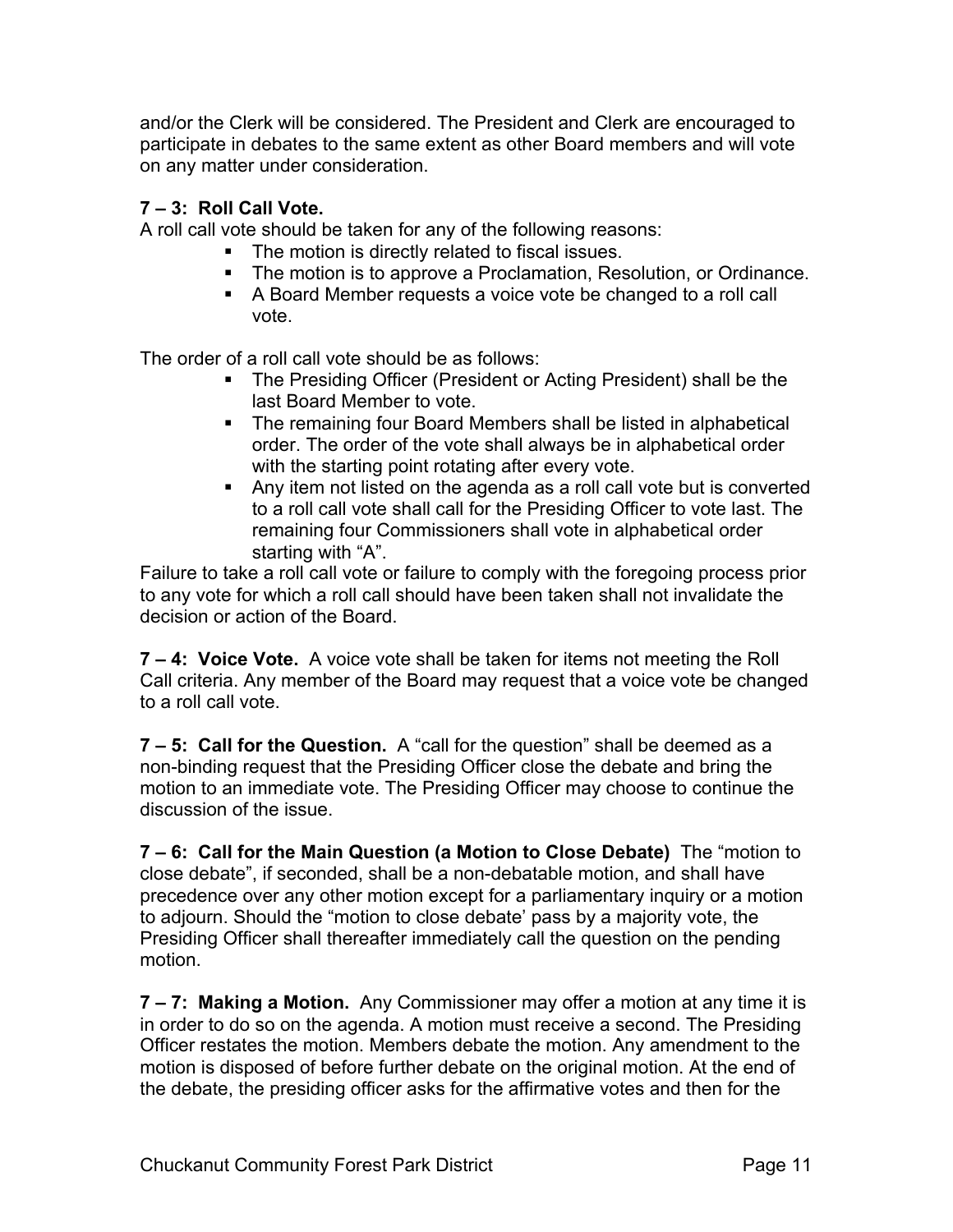negative votes. The Presiding Officer announces the result of the voting and requests action based on the motion.

**7 -- 8: Amendments to Motions.** Any Commissioner may offer an amendment to an amendable motion before the motion is voted upon. Between the time the motion is made and before the Presiding Officer states a motion, any member may informally offer modifying suggestions to the maker of the motion. The maker may accept or reject the member's recommendations.

After the Presiding Officer has stated the motion, the maker of the motion may request unanimous consent from the members to modify the motion. If members unanimously agree to the modification, the change stands. If there is dissent, the motion stands as stated and any modification to the proposed motion must come in the form of an amendment.

A motion may be amended by inserting words or paragraphs or by striking out words or paragraphs. A vote of the board is required for adoption of the amendment. With the proposed amendment disposed of, the board will return to debate on the motion upon which the amendment was proposed.

**7 – 9: Reconsideration (Same Meeting).** Any Commissioner that voted in favor on an agenda item may vote to reconsider that item at the same meeting. If seconded by any other Commissioner or passed by a majority vote, the effect of the motion is to vacate the earlier motion such that a new motion may be debated. The Board should not reverse a decision where the audience that provided public input to the initial action is no longer in attendance.

**7 –11: Motion to Continue.** Any Commissioner may move an item be continued to a specific future Board Meeting even if another motion is pending consideration. If such a motion is seconded and passed, all consideration on that item is halted until the subsequent meeting. The pending motion will remain in force when the discussion of the item is resumed.

**7 –12: Motion to Table.** Any Commissioner may move that an item be tabled for an indefinite time, even if a motion is pending consideration. If such a motion is seconded and passed by a majority, all consideration on that item is halted until the items/issues listed within the motion have been addressed and/or resolved. Any Commissioner may then request the item be placed on the agenda of a subsequent meeting. If there is a pending motion, it shall remain in force when the discussion of the item resumes.

**7 – 13: Order of Debate.** The Presiding Officer will generally follow the following order of debate in the consideration of legislative matters:

**7 – 13A: Presentation.** Staff, if any, or the District's attorney if appropriate, shall present the issue with any recommendations.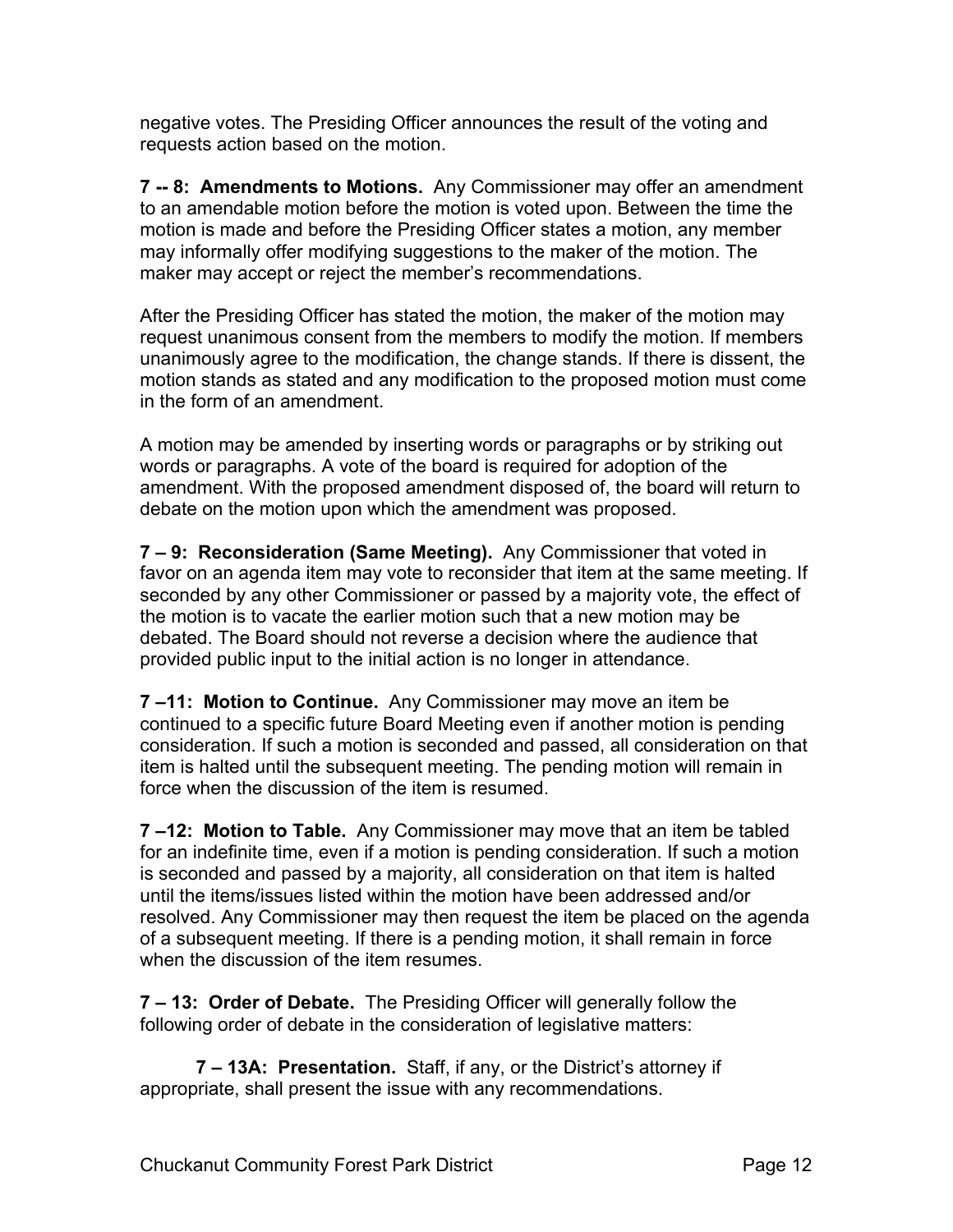**7 –13B: Questions of Staff by the Board:** The Board may ask questions of staff or the District's attorney to clarify an issue or recommendation. Commissioners must be recognized by the Presiding Officer prior to posing the question to staff or the District's attorney.

**7 –13C: Audience Input.** Members of the audience may make statements or ask questions regarding the matter. Any person wishing to address the Board, shall, when recognized by the Presiding Officer, step up to the rostrum to speak. The Presiding Officer may request the speaker state his/her name and address for the record. All questions of staff or the District's attorney by members of the public shall be addressed through the Presiding Officer. The Presiding Officer may impose reasonable limitations upon the amount of time each person can speak and the maximum time allotted for discussion of the item. The Presiding Officer may also limit the number of times an individual may speak. The unused time of one speaker may not be transferred to another speaker except on express approval of the Board. The Presiding Officer may close the public comment portion of the agenda item whenever he/she deems it necessary in order to complete Board business. The Presiding Officer should consider closing public comment when the information being presented becomes repetitive in nature.

**7 – 13D: Board Discussion and Resolution.** Following closure of public comment, the Board shall debate the item and take action (by motion). Individual Commissioners may ask questions of members of the audience through the Presiding Officer but such questions and answers should not become a debate. All other audience input shall be deemed "out of order" by the Presiding Officer unless the Board determines that additional input is desirable.

#### **PART 8 – RENUMERATION**

**8 – 1: Board Member Compensation.** Commissioners shall NOT be compensated, neither by cash nor by in-kind payments, for attendance at official meetings, or in performance of other official services or duties on behalf of the District.

**8 – 2: Board Member Expenses Reimbursement.** Each member of the Board of Commissioners shall be reimbursed for reasonable expenses for pre-approved activities and expenses actually incurred in connection with the business of the District, including food and lodging while away from his or her place of residence and mileage for use of privately owned vehicles based upon the mileage rate authorized by RCW 43.03.060, as now existing or hereafter amended, and for purchases of goods or services necessary for the function of the District.

#### **PART 9 – PERSONNEL POLICIES**

**9 – 1: Sexual or Other Harassment.** Sexual harassment of or by an employee of the District (including Commissioners) will not be tolerated. The District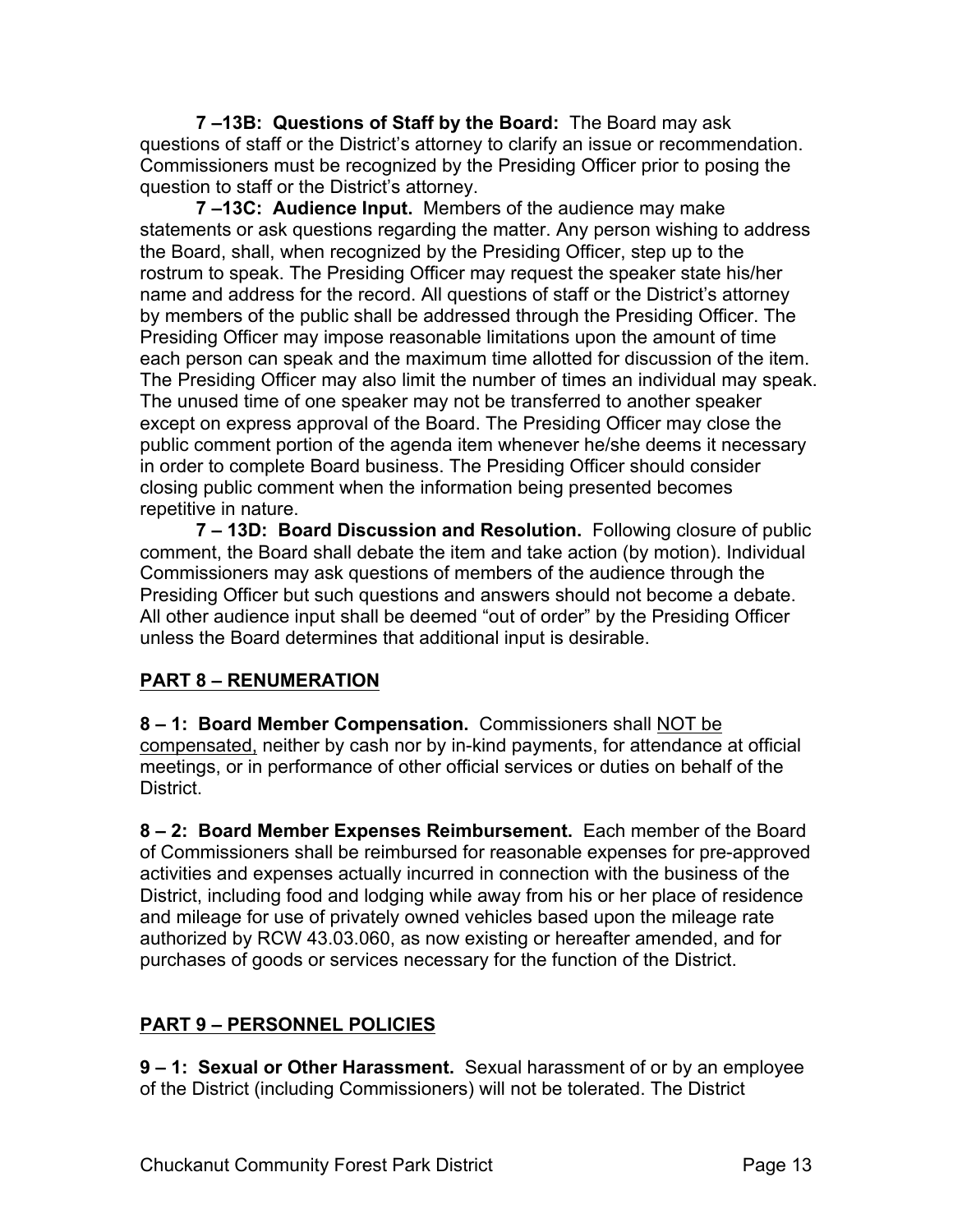considers sexual or any other type of harassment to be a major offense, which may result in disciplinary action or dismissal of the offending employee.

An employee who feels that he/she is being harassed is encouraged to report to the President of the Board who will head up an investigation and resolution of the complaints.

**9 – 2: Non-discrimination.** The District prohibits discrimination on the basis of race, sex, color, religion, national origin age, sexual orientation, disability, military status in the provision of services, in programs or activities or employment opportunities and benefits.

**9 – 3: Reasonable Accommodation.** Inquiries made pursuant to the Americans With Disabilities Act and requests for reasonable accommodation should be directed to the Clerk of the Board, or in his or her absence , the President of the Bard, at least one week prior to the meeting so the specific need can be accommodated.

## **PART 10 – COMMISSIONERS LEGAL LIABILITY**

**10 –1: Defense.** The District shall defend any claim, liability, or demand that arises out of a Commissioner's lawful performance of his/her duties as a Commissioner of the District.

**10 – 2: Indemnification.** The District shall indemnify, defend and hold harmless each Commissioner from and against any claim, liability, obligation, action, cost, fine, penalty, and/or damages arising out of acts or omissions within the scope of his or her official duties, provided that such actions (1) shall have occurred while the Commissioner was acting in a manner in which the District had an interest; (2) that the Commissioner shall have been acting in discharge of a duty imposed or authorized by law; and (3) that the Commissioner shall have acted in good faith.

#### **PART 11 – POLICY REGARDING USE OF DISTRICT COUNSEL**

The Board of Commissioners of a Metropolitan Park District is the legislative body of the District and shall determine all questions of policy. Under the necessary powers of the Board of Commissioners is the power to employ legal counsel. It is therefore within the legal authority of the Board Commissioners to establish policies regarding the use of legal counsel.

**11 –1: Contact with Legal Counsel Limited to District Business.** Contact with legal counsel shall involve District business only. Legal advice for Commissioners concerning their job status or personal or business pursuits is not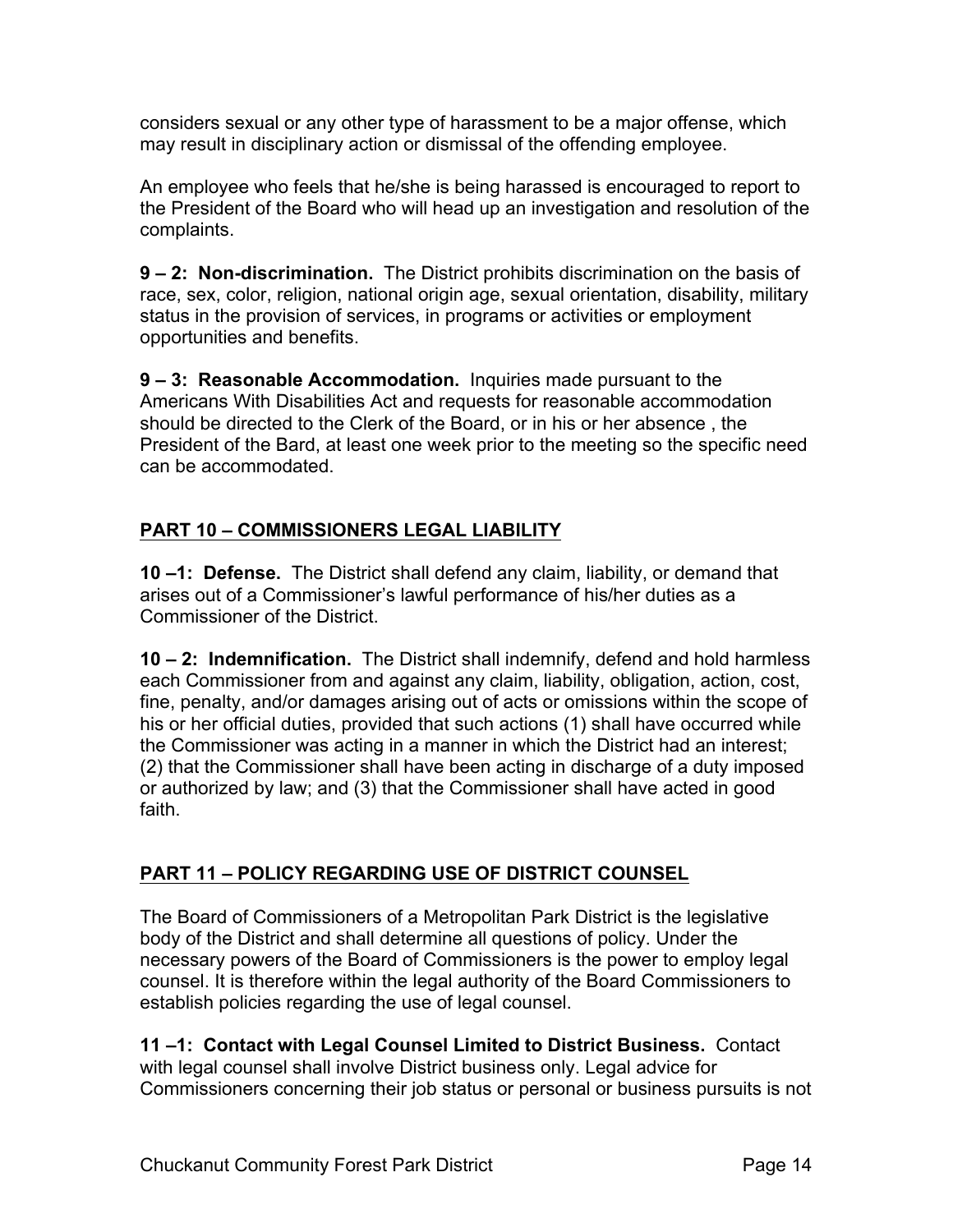authorized. Since the District will be charged for the services provided by legal counsel, such use shall be viewed as a "Gift of Public Funds." Contact with legal counsel includes face to face contact, letters, notes, memorandums, email messages, telephone calls, recordings, or any other means of communication.

**11 – 2: Board Direction to use Legal Counsel.** The Board, through majority concurrence or by formal action, may direct the President to seek legal advice when it is deemed beneficial.

**11 – 3: Individual Board Member Use of Legal Counsel.** Individual Commissioners may only use legal counsel when questions of a conflict of interest arises, when duly appointed by the Board to conduct an item of District business, or when the Commissioner needs clarification about conflict of interest laws. Such use would be subject to majority approval of the Board. The President may also authorize a Commissioner to use legal counsel for a specific issue on their behalf.

## **PART 12 – MEDIA AND PUBLIC RELATIONS**

**12 – 1: Designated Public Information Officer.** The President of the Board or his designee shall act as the Public Information Officer for the District. If the Board feels it is in the District's best interest to have an elected official communicate with the media on a given issue, a member of the Board of Commissioners may be assigned by Board consent to serve as the Public Information Officer for that issue only.

**12 – 2: Public Comments.** When a Commissioner is making a public statement on an issue, on which the Board has taken action, comments shall be limited to stating the Board action only. All personal opinions and/or statements made by an individual member of the Board shall be clearly presented as such.

When personal opinions are being stated in any public forum (print media, radio, television, public or private gathering), it is the responsibility of the Commissioner to make it clear that he/she is speaking as an individual and not for the Board/District. In addition, it should be made clear that any opinions expressed or any comments made are not necessarily shared by the Board or the District.

**12 –3: Contact from the Media.** If a Commissioner is contacted by the media on an item related to District policy or business and said item is one which the Board has ruled on, comments shall be limited to stating the action of the Board only. Personal opinion shall be kept to a minimum. It is the responsibility of the Commissioner to make it clear that any opinions expressed are solely the opinion of the Commissioner and does not necessarily reflect the opinions of the other Commissioners of the Board. Further inquiries should be referred to the President of the Board.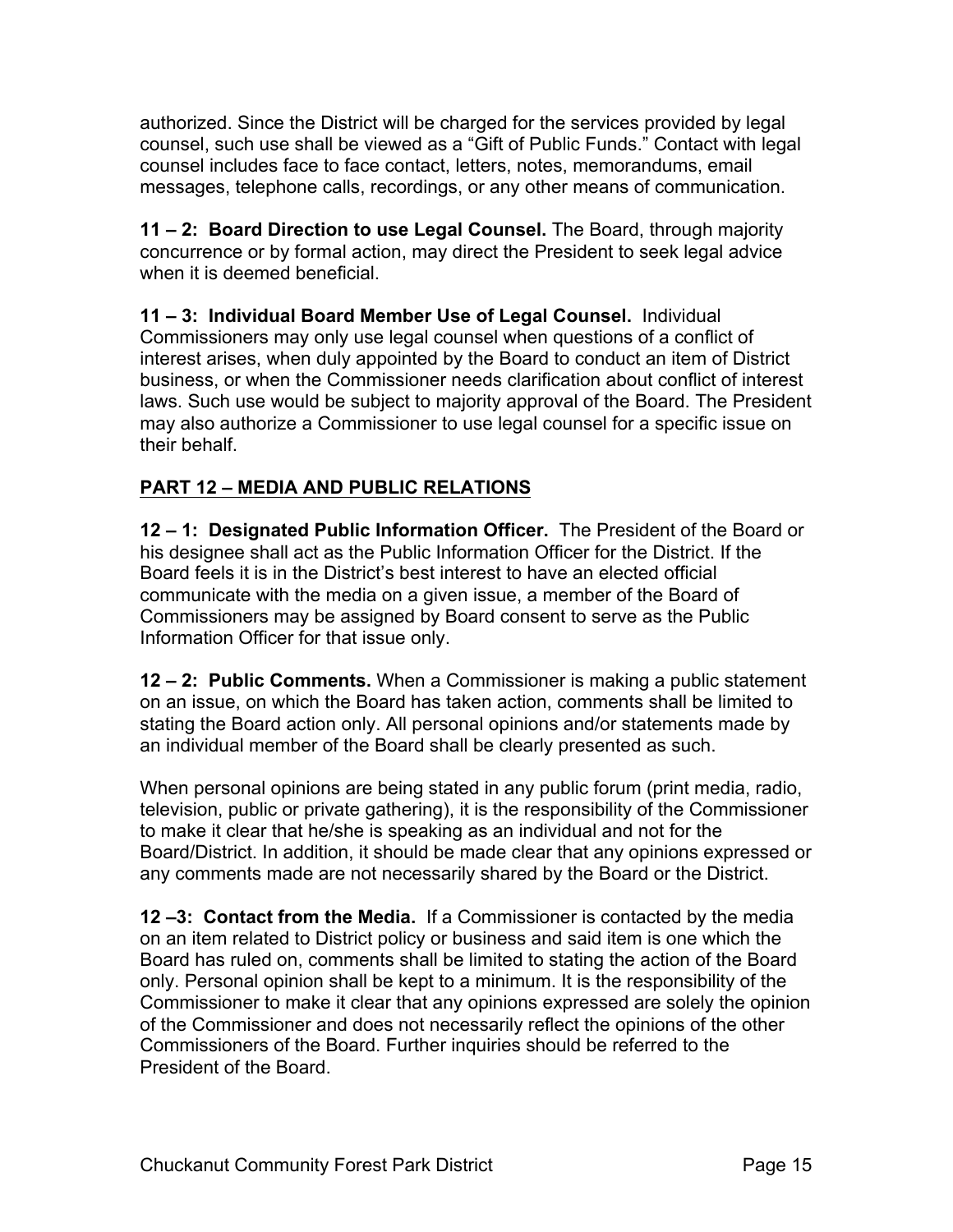If a Commissioner is contacted by the media on an item which has not been discussed by the Board, comments should be kept to a minimum and limited to his/her personal opinion. It is the responsibility of the Commissioner to make it clear that any opinions expressed are solely the opinion of the Commissioner and does not necessarily reflect the opinions of the other members of the Board. If the item has been set as an agenda item, it is appropriate to suggest the member of the media attend the Board Meeting.

## **PART 13 – PUBLIC DISCLOSURE**

**13 – 1: Policies.** The Washington State Public Disclosure Act, Ch. 42.56, pertaining to public records, governs the disposition of requests for District records.

**13 – 2: Public Records Availability.** All public records of the District are deemed to be available for inspection and copying pursuant to these rules, unless otherwise exempt pursuant to the provisions of RCW Ch. 42.56 or other law.

**13 – 3: Posting of Board Meeting Minutes.** Minutes from the Board of Commissioners meetings shall be available for public record one week after they have been approved by the Board of Commissioners.

**13 – 4: Public Records Officer.** The District's public records shall be in the charge of the Clerk, who shall be responsible for implementing the District's rules and regulations regarding release of public records and generally insuring compliance with the public records disclosure requirements of RCW Ch. 42.56.

**13 – 5: Hours for Records Inspection and Copying**. Public records, as identified, shall be available for inspection and copying from 9:00 am to 2:30 pm., Monday through Friday, excluding legal holidays and contingent upon availability of Clerk with reasonable prior notice.

**13 – 6: Requests for Public Records.** Public Records, as identified, may be inspected or copied or copies of such records may be inspected or copied or copies of such records may be obtained by members of the public, upon compliance with the following procedures:

- 1. A request shall be made to the District Clerk. The request shall include the following information:
	- i. The Name of the Person requesting the records;
	- ii. The Time of Day and Calendar Date on which the request was made;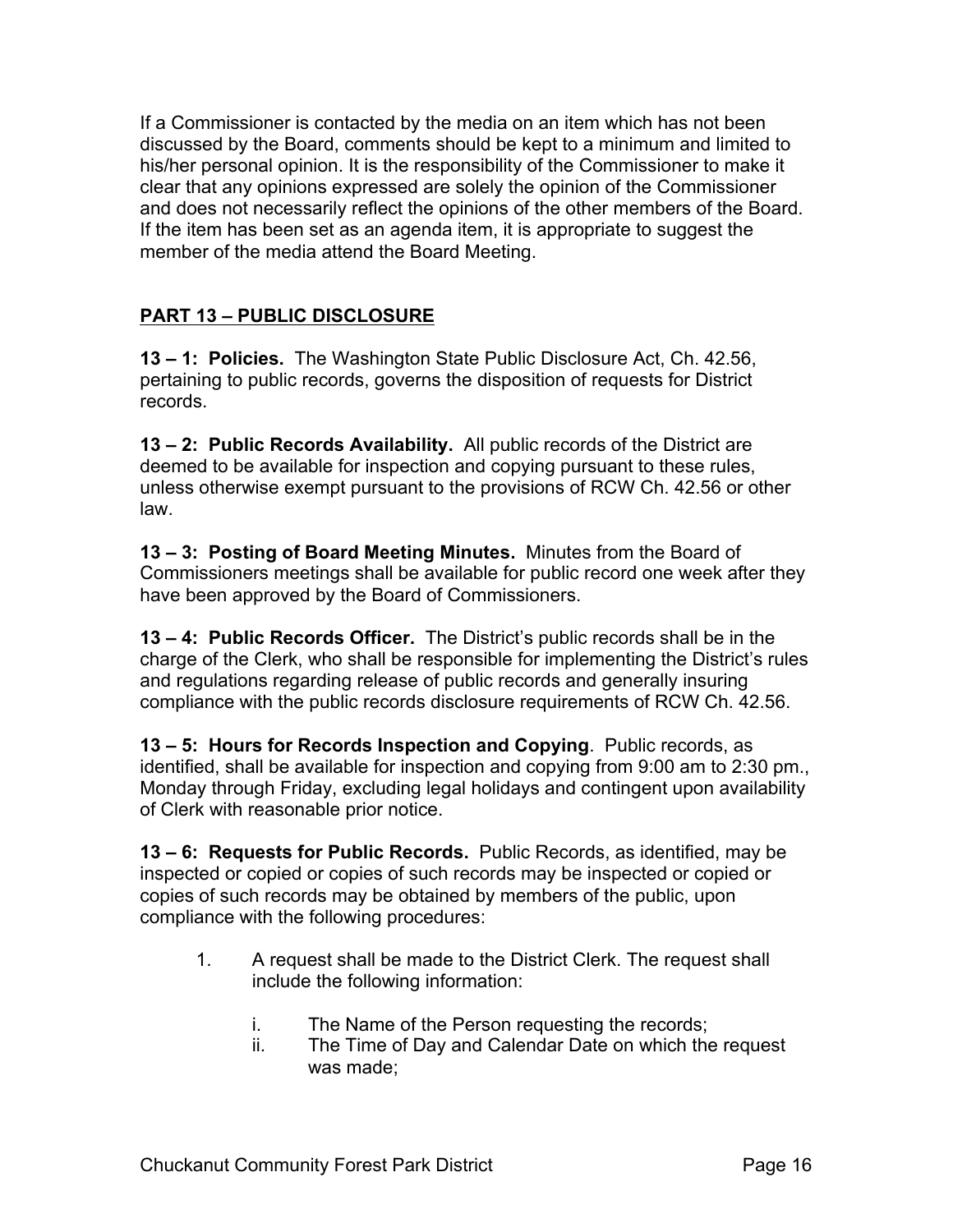- iii. The Public Records identified for inspection or copying.
- 2. In all cases in which a member of the public is making a request, it shall be the obligation of the Clerk to assist the member of the public in appropriately identifying the public record requested.

**13 – 7: Copying of Public Records.** No fee shall be charged for the inspection of public records. The District shall charge a fee of \$0.15 per black & white standard sized copy for providing copies of public records. This charge is the amount necessary to reimburse the District for its actual costs incident to such copying.

**13 – 8: Right to Exempt Records from Public Inspection.** The District reserves the right to determine that a public record requested in accordance with these procedures is exempt under the provisions of RCW Chapter 42.56 or any other law. In addition, pursuant to RCW Ch. 42.56, the District reserves the right to delete identifying details when it makes available or copies any public record in cases when there is reason to believe that disclosure of such details would be an invasion of personal privacy protected by RCW Ch. 42.56. The Public Records Officer will justify such deletion in writing.

**13 – 9: District Response.** Under the Public Records Act, the District is obligated to follow the procedure outlined in RCW 42.56.020.

#### **13 – 10: Review of Denials of Public Records Requests.**

- A. Any persons who objects to the denial of a request for a public record may petition the President of the Board of Commissioners of the District for prompt review of such decision by tendering a written request for review to the District's Clerk. The petition shall specifically refer to the written statement by the District's Clerk which constituted or accompanied the denial
- B. Immediately after receiving a written request for review of a decision denying a public record, the District's Clerk denying the request shall refer the request to the President of the Board of Commissioners. The President shall immediately consider the matter and either affirm or reverse such denial or refer the matter to review at the next regularly scheduled meeting of the Board of Commissioners. In any case, the request shall be returned with a final decision within thirty business days following the date of receipt of the request for review.

#### **PART 14 – PARTIAL INVALIDITY**

**14 – 1: Partial Invalidity.** The invalidity of any section, clause, sentence or provision of this manual shall not affect the validity of any part hereof which can be given effect without such invalid part or parts.